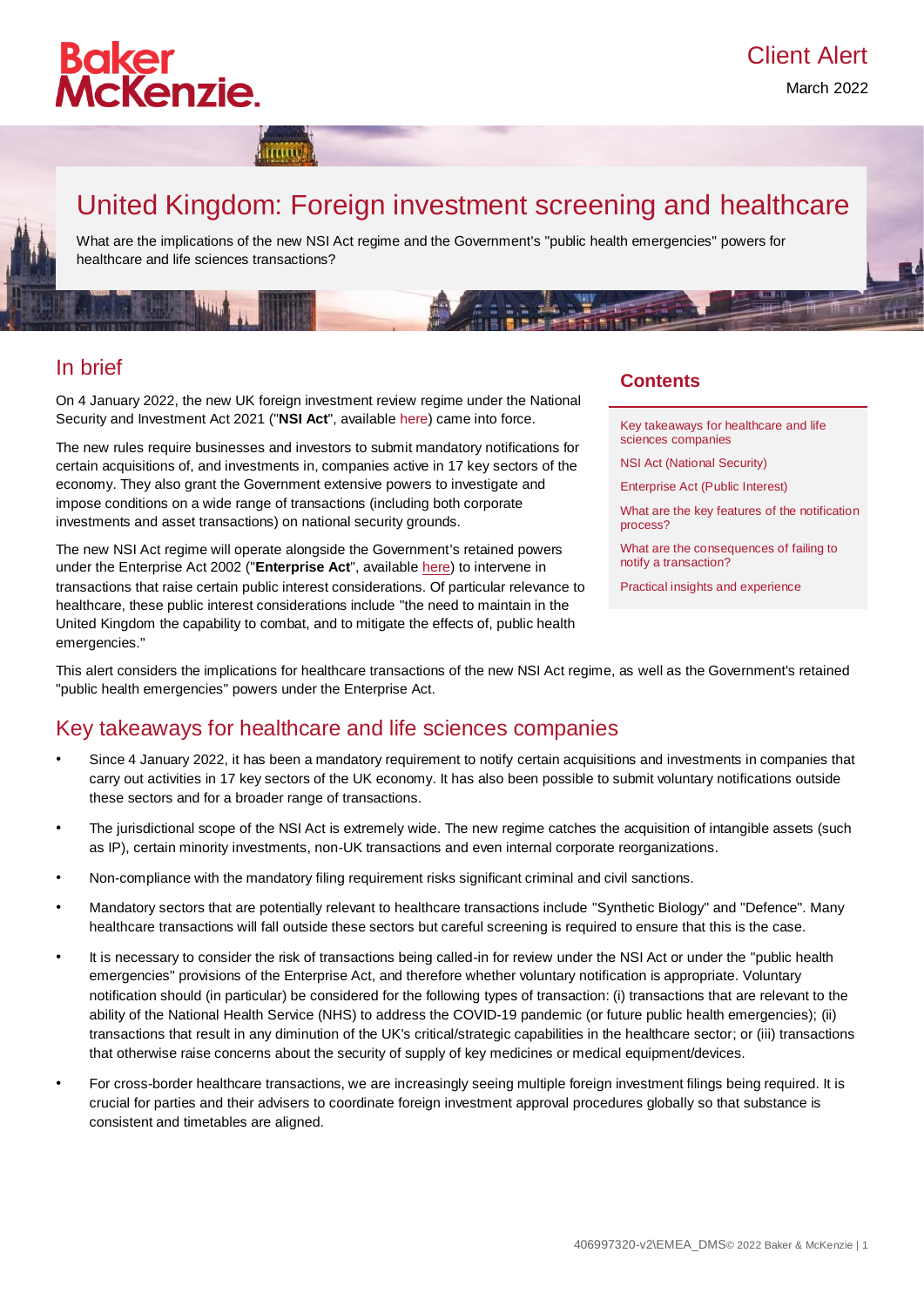

# NSI Act (National Security)

The mandatory regime under the NSI Act requires acquirers to notify the Investment Security Unit (ISU) within the Department for Business, Energy & Industrial Strategy (BEIS) in advance of transactions where they will acquire a right or interest in relation to any entity that carries on activity in the UK in one of 17 specified sectors of the economy in one of the following ways:

- Where this results in them holding **more than 25%, more than 50%, or 75% or more** of the total shares or voting rights in the entity, or
- Where this enables them to secure or prevent the passage of (any class of) resolutions governing the affairs of the entity.

The requirement applies to indirectly held interests and rights, to non-UK entities that carry out activities in a specified sector in the UK, and to intra-group transactions/reorganisations.

The 17 sectors of the economy where the mandatory notification requirement will apply are defined in the [Notifiable Acquisition](https://www.legislation.gov.uk/uksi/2021/1264/pdfs/uksi_20211264_en.pdf)  [Regulations.](https://www.legislation.gov.uk/uksi/2021/1264/pdfs/uksi_20211264_en.pdf) The list includes traditionally sensitive areas (such as defence and critical suppliers to the government), critical infrastructure (such as energy and communications), and emerging technologies (such as artificial intelligence and synthetic biology). Potentially relevant sectors for healthcare transactions include synthetic biology and defence, as discussed below.

### Synthetic biology

The NSI Act defines "synthetic biology" as "the process of applying engineering principles to biology to design, redesign or make biological components or systems that do not exist in the natural world". This includes gene editing and gene therapy.

Entities will be within the synthetic biology mandatory sector if they carry out activities that consist of or include any of the following: (i) basic scientific research into synthetic biology; (ii) the development of synthetic biology; (iii) the production of goods using synthetic biology; (iv) the formulation of synthetic biology to enable the degradation of materials; or (v) the provision of services that enable the activities in (i) to (iv).

However, this is subject to certain exceptions, of which the following are particularly relevant to healthcare transactions: (i) any approach used to gather clinical information to make a clinical decision or to make a diagnosis; (ii) gene therapy where it is used solely for the purpose of replacing missing or defective genes to restore phenotypes to achieve a therapeutic effect; (iii) cell therapy where cells are modified by genetic engineering and then introduced into a patient to treat disease; and (iv) the ownership, ownership of IP or development of human/veterinary medicines or immunomodulatory approaches. Therefore, in most cases, healthcare transactions will be outside the scope of the mandatory regime even where the target's activities involve synthetic biology (although merger parties may nevertheless decide to submit a voluntary notification given sensitivities around this emerging technology).

### **Defence**

Entities will be within the mandatory "defence" sector for the following reasons (i) if they carry out activities that comprise or include the research, development, production, creation or application of goods or services that are used or provided for defence or national security purposes and (ii) if they are a government contractor (or sub-contractor) and/or hold classified information. In the healthcare context, this will clearly be relevant to certain products designed specifically for defence applications (e.g. nerve agent antidotes), but also for those adapted to the unique demands of military applications (e.g. portable, gaspowered ventilators).

### Call-in powers

The NSI Act grants the Government the ability to review transactions (including acquisitions outside the mandatory notification sectors and share or asset transactions that are not subject to the notification requirement) where a trigger event occurs and the Secretary of State reasonably suspects that this may give rise to a risk to UK national security. This can apply to the following:

- Acquisitions of rights or interests relating to entities (including those outside the 17 mandatory notification sectors) that result in holdings of share or voting rights meeting the thresholds for the mandatory notification trigger events;
- Acquisitions of rights or interests that, alone or together with other interests or rights held, enable the acquirer to exert material influence over an entity;



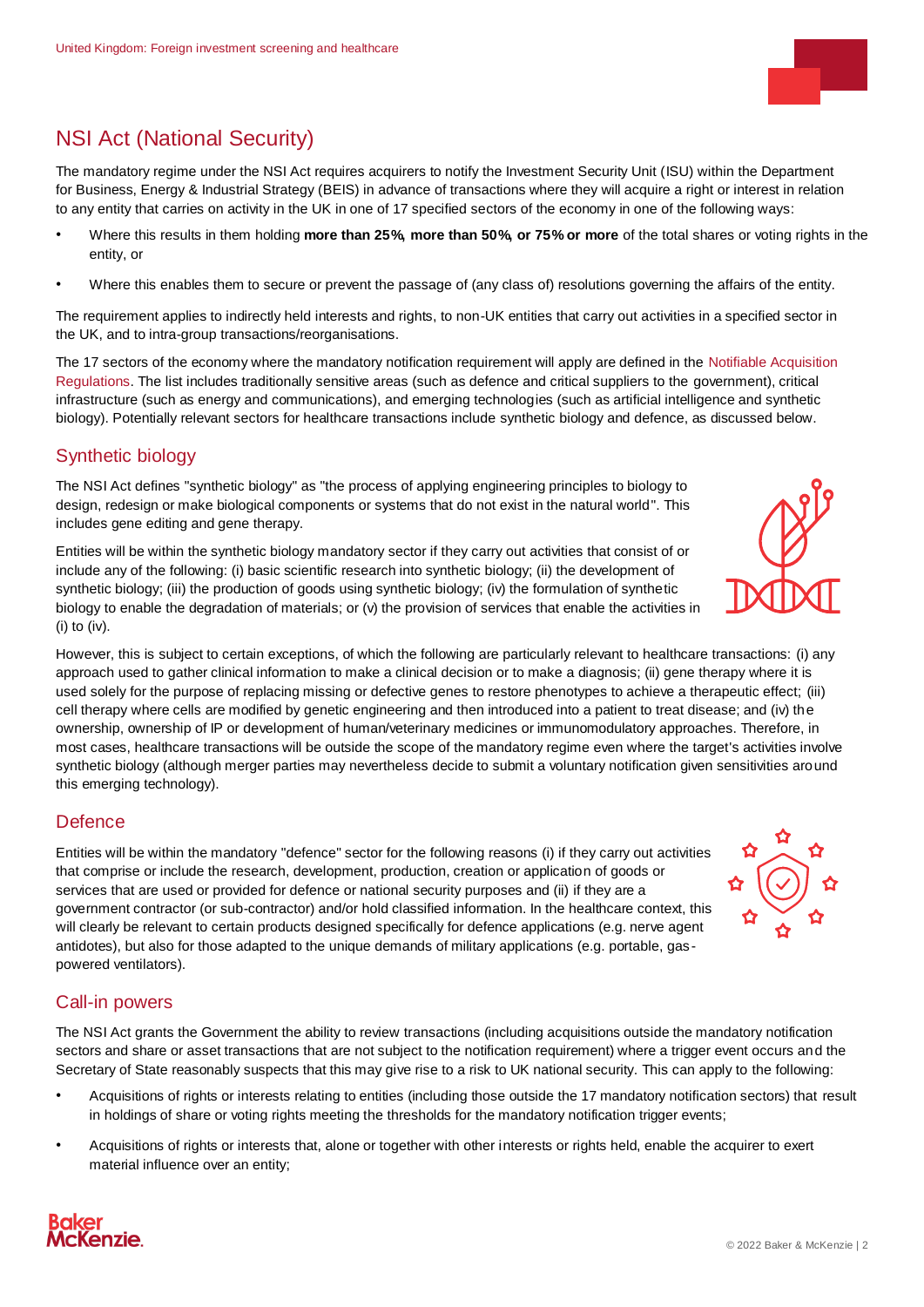

• Acquisitions of rights or interests in relation to an asset that allow the acquirer to use the asset or to direct or control how the asset is used (or to do this to a greater extent than prior to the acquisition).

The Government has published [a statutory statement](https://www.gov.uk/government/publications/national-security-and-investment-statement-about-exercise-of-the-call-in-power/national-security-and-investment-act-2021-statement-for-the-purposes-of-section-3) on how the call-in power will be used. This explains the risk factors the Secretary of State will take into account and the areas of the economy where a call-in is most likely to take place. The statement notes that a call-in is more likely to happen where entities undertake activities in or "closely linked" to the mandatory notification sectors or where assets are or could be used in connection with such activities.

#### Broad jurisdictional scope

Unlike many foreign investment regimes globally, the NSI Act does not apply monetary or share of supply jurisdictional thresholds to identify qualifying transactions. Instead, the Government has jurisdiction to call-in any transaction that constitutes a "trigger event" (as described in the sections on mandatory screening and call-in powers above) for an in-depth national security assessment under the new regime, regardless of its size or value.

Acquisitions of assets comprising land, tangible moveable property or any ideas, information or techniques that have industrial, commercial or economic value are also in scope. This includes purchases of bare assets, such as IP, trade secrets, databases, source codes, algorithms, formulae, designs/plans and software.

The new regime has an expansive geographic nexus, capturing acquisitions of non-UK entities and assets (e.g., foreign IP or infrastructure) as long as they carry out activities in or supply goods or services into the UK (or are used for this purpose).

Although the political focus is likely to be on foreign inward investment, the rules apply to transactions by both UK and non-UK acquirers alike. The regime does not provide for any exemptions based on the country in which the investor is based (and it does not provide an exemption for or pre-approval of investors or certain categories of investors).

The Government has issue[d guidance](https://www.gov.uk/government/publications/check-if-an-acquisition-outside-the-uk-will-be-in-scope-of-the-national-security-and-investment-act/check-if-an-acquisition-of-an-entity-or-asset-outside-the-uk-that-you-are-involved-in-could-be-assessed-by-the-government-for-national-security-risks) about the extraterritorial reach of the NSI Act to explain how the NSI Act could affect people or acquisitions outside the UK. This guidance explains that an overseas or IP/intangible asset is likely to be in scope of the regime if it is used in one of the following ways: (i) by someone in the UK; (ii) by someone outside the UK to supply goods or services to the UK; or (iii) to generate energy or materials that are used in the UK. The guidance restates that there would always need to be either an activity carried out in the UK (in the case of an asset, it needs to be used in connection with such an activity) or a supply of goods or services to people in the UK (in the case of an asset, it must be used in connection with such supply).

### <span id="page-2-0"></span>Enterprise Act (Public Interest)

Under the Enterprise Act, the UK Competition and Markets Authority (CMA) can review "relevant merger situations" on competition (merger control) grounds. However, the Enterprise Act also allows the BEIS Secretary of State (SoS) to assume responsibility for determining whether such transactions may be expected to operate against certain public interests specified in the Act. The relevant public interest for healthcare transactions is "the need to maintain the capability to combat, and to mitigate the effects of, public health emergencies". This was added to the Enterprise Act in 2020 following the start of the COVID-19 pandemic.

As is the case with the UK's merger control regime, notification of a transaction that falls under the "public health emergencies" ground is voluntary (provided the transaction is not also subject to the NSI Act regime described above). However, the CMA has an obligation under the Enterprise Act to inform the SoS when it is investigating a transaction on competition grounds that it believes may also raise material public interest considerations. Moreover, the SoS may issue a public interest intervention notice (PIIN) proactively, thereby prompting a public interest review, whether or not the CMA has already commenced an investigation.

<span id="page-2-1"></span>While the public interest regime does not feature a mandatory filing requirement, it may be advisable to notify the following types of transaction: (i) transactions that are relevant to the NHS' ability to address the COVID-19 pandemic or any future public health emergency (e.g. suppliers of vaccines, antivirals, antibody tests, ventilator equipment or, personal protective equipment); (ii) transactions that result in any diminution of the UK's critical/strategic capabilities in the healthcare sector, or (iii) transactions that otherwise raise concerns about the security of supply of key medicines or medical equipment/devices.

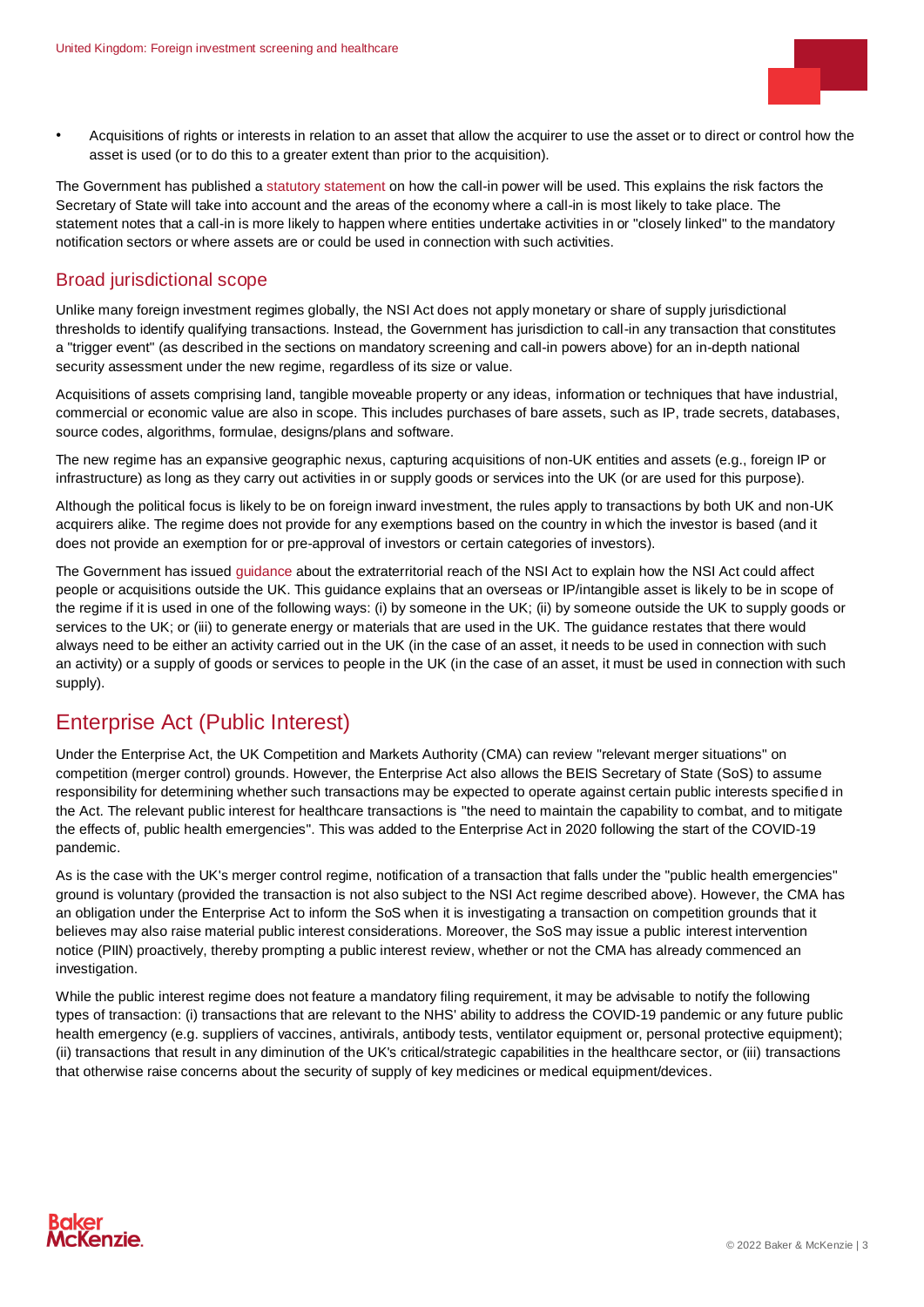

## What are the key features of the notification process?

The process for notifying transactions on a mandatory or voluntary basis under the NSI Act is set out below. For transactions that raise "public health emergencies" considerations, engagement with the Government can also be undertaken with BEIS via the special email address [\(PHEconsideration@beis.gov.uk\)](mailto:PHEconsideration@beis.gov.uk) that has been created for this purpose.

- **Notification**: The format and details required for mandatory and voluntary notifications are set out in the Prescribed Form and Content of Notices Regulations. Broadly, the notification forms require details of the following:
	- The acquirer, the target and trigger event, including the following:
		- Any relevant mandatory notification sectors;
		- Government security classifications and national security vetting clearances, UK regulatory licences, government supply relationships and R&D funding;
		- Pre-acquisition and post-acquisition ownership structure charts for the qualifying entity;
		- Non-UK government roles in operations or decision making;
	- Arrangements between the acquirer and other parties (e.g., other investors);
	- Any related approvals, notifications or submissions being made (including to overseas authorities);
	- The anticipated timeline for the transaction.
- **Pre-notification**: The ISU will ask questions about the transaction during a period of pre-notification (which could last several weeks), after which it will accept a filing as complete and commence the initial screening period.
- **Initial screening period**: If a transaction is notified (voluntarily or because of a mandatory requirement) the Government will have a maximum of 30 working days from the moment the notification is declared complete to perform an initial screening. The aim of the screening stage is for the Government to decide whether to call-in the deal for a more in-depth assessment.
- **Assessment period**: If required, a detailed national security assessment will start once the Government issues a call-in notice. This can occur following the screening period (for notified transactions) or when the Government decides to call-in a transaction that has not been notified to it. The detailed national security assessment comprises an initial review period of 30 working days, followed by a possible extension of an additional 45 working days. Thereafter, an additional extension must be mutually agreed. The Government has powers to require that businesses and investors provide any information that may be relevant to the assessment.

Key features of the NSI Act process are as follows:

- **Timing**: The majority of healthcare transactions are unlikely to raise concerns requiring the deal to be called in for a longer indepth review. As such, they will be cleared following the pre-notification and initial screening periods described above.
- **Remedies**: Following the assessment period, the Government may impose any remedies it considers necessary and proportionate to prevent the identified national security risks. Remedies may include restricting the permitted share ownership levels, outlining provisions around guaranteeing supply or maintaining capabilities in the UK, or (as a last resort) prohibiting or unwinding transactions.
- **Transparency**: The call-in and assessment process will be largely opaque the Government has referred to sensitivity around making decisions public where it believes national security risks could arise. The Government intends to publish call-in decisions and decisions in cases cleared without remedies where this is necessary and appropriate (e.g., where one of the parties is a listed company with disclosure obligations) and to provide aggregated information in annual reports of activity to the UK Parliament regarding timelines, efficiency and outcomes. However, information about decisions on cases resulting in remedies will be published.
- **Appeals**: There is no opportunity to appeal the Government's substantive decision on the merits (although full appeals of any civil penalty decisions will be allowed). This means that it will only be possible to seek judicial review of decisions on grounds such as irrationality, illegality or procedural impropriety. The Government considers that it is best-placed to assess the

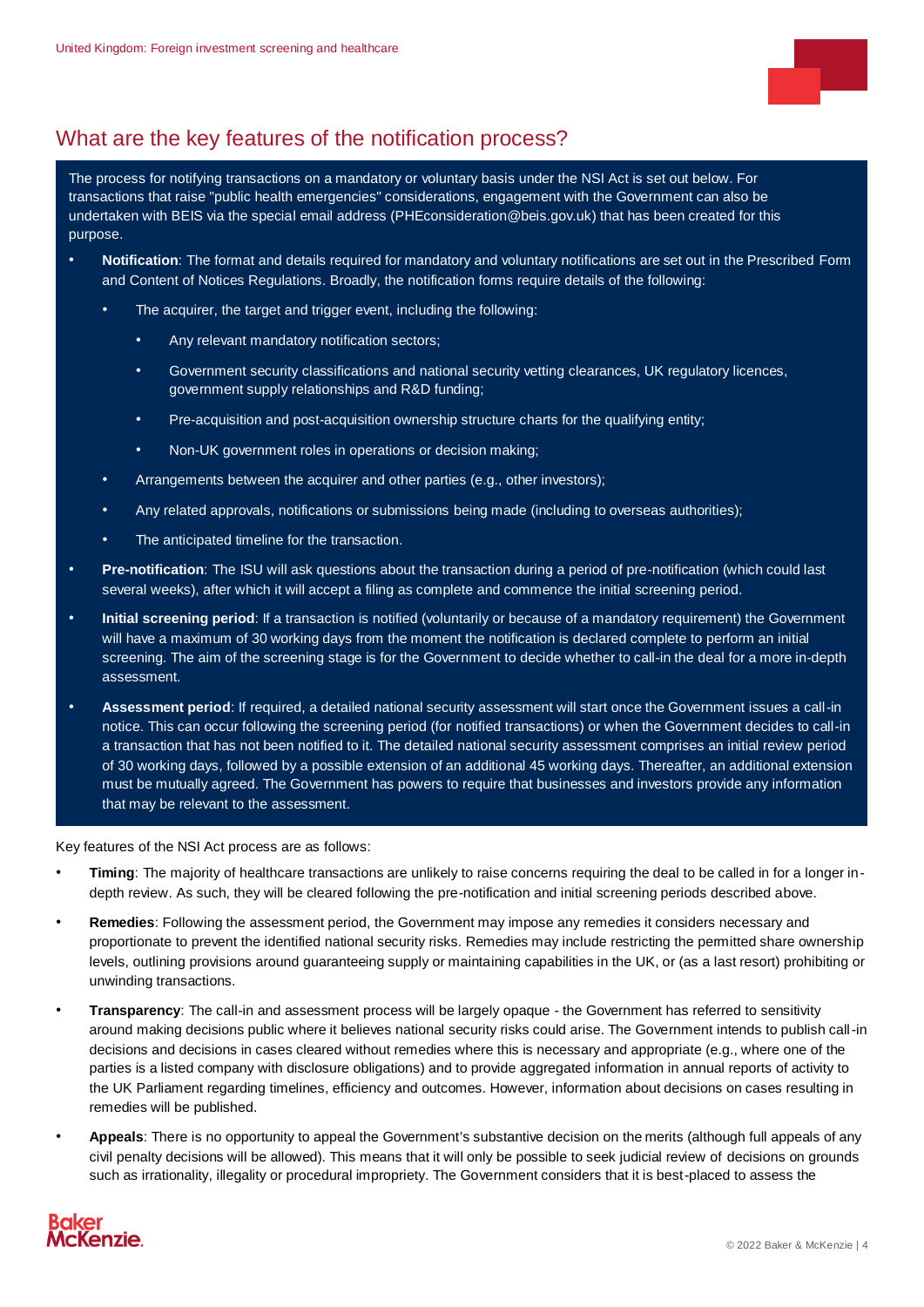

<span id="page-4-0"></span>national security risk that decisions in the NSI Act regime are intended to address and that it would not be appropriate for courts to remake these decisions.

• **Interactions with other processes**: The timeline will run in parallel with any merger control/public interest process under the Enterprise Act.

### What are the consequences of failing to notify a transaction?

#### **Penalties for failure to notify:**

- The mandatory regime under the NSI Act is suspensory, meaning that transactions cannot be completed until clearance has been received. If a transaction that is subject to mandatory notification completes prior to obtaining clearance, it will be legally void. Furthermore, if an acquirer fails to submit a mandatory filing, it risks significant financial penalties (up to 5% of total worldwide turnover or GBP 10 million, whichever is higher) and criminal liability for directors.
- There are no penalties for failing to submit a filing where a transaction raises public health emergencies issues but does not fall within the mandatory NSI Act regime.

#### **Retrospective call-in risk:**

- If it is not notified of a transaction that has national security risks, the Government has the ability to step in retrospectively (including after completion) to address those risks. The Government has six months from "becoming aware" of a non-notified transaction in which to call-in the transaction for review, subject to an overall deadline of five years from the "trigger event" of the transaction. However, the five year limit will not apply to deals requiring mandatory notification - this means that there is no definitive end date by which the Government must act. The Government, in theory, could become aware of the transaction many years after closing, call it in within six months of gaining that knowledge, and impose remedies (including, as a last resort, prohibiting the deal) if it raises national security concerns.
- If a transaction does not raise national security risks (but is nevertheless deemed to raise "public health emergencies" issues), it may be referred for an in-depth "phase 2" review under the Enterprise Act only where it has not yet taken place or it took place no more than four months previously, unless the transaction took place without having been made public and without the CMA being informed of it (in which case, the four-month period starts from the earlier of the time the transaction was made public or the CMA was told about it).

### <span id="page-4-1"></span>Practical insights and experience

- The Government was keen to stress throughout the legislative process for the NSI Act that the UK remains open for foreign investment. However, the risk remains of an expanding category of national security issues being conflated with industry policy factors in assessments carried out under the NSI Act. This is particularly the case as the Government is heavily focused upon developing the UK's life sciences capabilities.
- Merger parties in the healthcare sector have generally taken a cautious approach around the need to notify transactions given the NSI Act's broad jurisdictional criteria, draconian penalties, and call-in risks, as well as the ambiguous scope of the "public health emergencies" ground under the Enterprise Act. We expect this approach to continue, leading to a material volume of voluntary notifications being submitted.
- The UK is not alone in changing its foreign investment screening rules. Indeed, for cross-border healthcare transactions, we are increasingly seeing multiple filings being required. In some jurisdictions (e.g. Germany), this reflects specific concerns in the healthcare space (particularly around security of supply), while in other jurisdictions there has been a push to expand foreign investment scrutiny more generally across sectors. As a result, it will be crucial for parties and their advisers to coordinate foreign investment approval procedures globally so that the substance is consistent and timetables are aligned.
- In addition to concerns regarding the ownership of companies producing products related to the fight against COVID-19, we are starting to see foreign investment authorities express broader concerns around the security of supply of key medicines and medical devices. In some cases, this is resulting in acquirers needing to commit to continue supply post-transaction in order to gain clearance.
- Patient data has started to feature prominently in foreign investment reviews in other jurisdictions. We expect this trend to continue and to be part of the UK analysis where relevant.